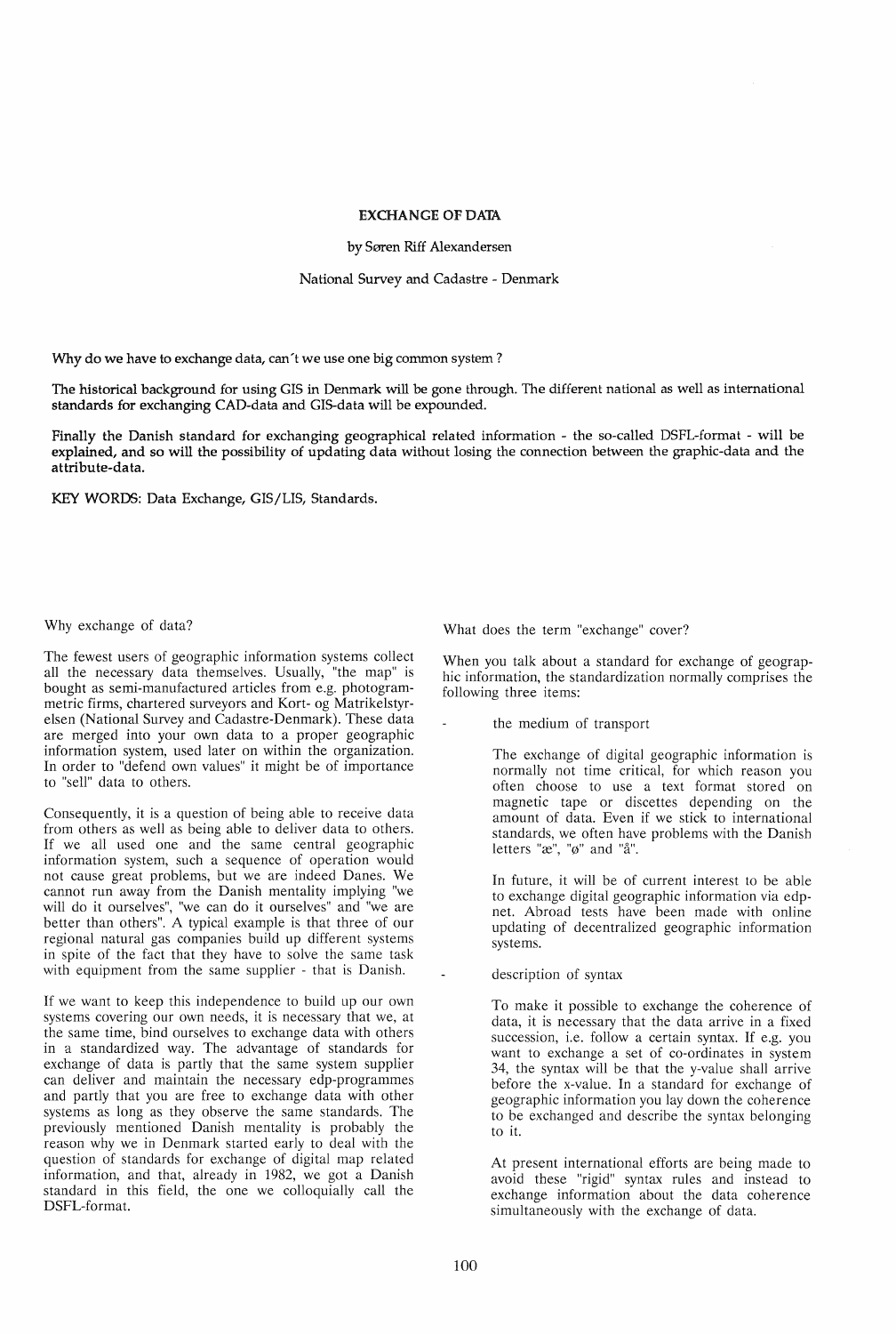classification

By exchange of geographic information it is important that sender and receiver have the same perception of the physical world. If e.g. you want to exchange data about a lake it is important that you have the same perception of what a lake is, and why it cannot be e.g. a water hole.

This is why the classification of the physical world plays an important role when stipulating standards for exchange of geographic information, i.e. establishing codes and belonging descriptions.

What is being exchanged?

During many years it has been possible to exchange drawing data as well as data between CAD/CAM-systems. It is here a question of "exchange of drawings" with importance to colour, line-type and symbols. These standards for exchange are all international and colloquially are called "drawing formats".

Of current interest is e.g. the following:

- 
- IGES system independent standard<br>- HPGL a drawing standard developed by Hewlett
- DXF Pachard especially for drawing machines a CAD/CAM standard developed by Auto-
- Cad
- STEP a new system independent standard.

Today it is however also necessary to exchange data between geographic information system attaching the greatest importance to the exchange of coherence between data. So far, there are no international standards within this area, but a lot of national ones.

- Denmark has the DSFL-format
- Norway has SOSI (Standardisert Opleg for Stedfæstet Information)
- Sweden has ISOK (?)
- Finland has EDI (Electronic Data Interchange)
- England has NTF (National Transfer Format)
- USA have SDTS (Spatial Data Transfer Standard)
- NATO has DIGEST (DIgital Geographic information Exchange STandard)

and there are many more.

Work is going on to develop an international standard in this field, but instead of developing a common standard at a technician level, the struggle, at present, takes place by means of lobbyism in the fine corridors in Strasbourg and other places, where the different interested parties try to promote their own national standard to become an international standard.

E.g. the following proposal for a common European standard has been put forward - EEC and all that talk of the free market in 1992 - and there is a striking similarity between the letters "NTF" and "ETF":



A Proposed European Transfer Format (ETF)

At present there is a struggle between the English format NTF and the NATO-standard DIGEST, which i.a. is heavily supported by the French.

## What next?

Time will show "who the winner is", but we certainly will have an international standard. Until then, i.e. for the next 5-10 years, we can use our national standard, the DSFLformat, which compared with other national standards is a very well-developed standard. The force of the DSFLformat is that it is a "de facto-standard", developed by a group of interested parties, independent of the system suppliers. The format has since 1982 been developed quietly, only influenced by the users' wishes, and the individual user has always had a "short way" to the working group, who delevops and maintains the DSFL-format.

## Short about the DSFL-format

When, in the beginning of the eighties, the DSFL-format was "designed", the object describing data model was chosen, i.e. what you wanted to exchange was descriptive data about physical objects in nature. This "perception of the world" has later become the "truth", and it is probably the reason why the DFSL-format "is still going strong".

The leading principle of the DSFL-format was originally:

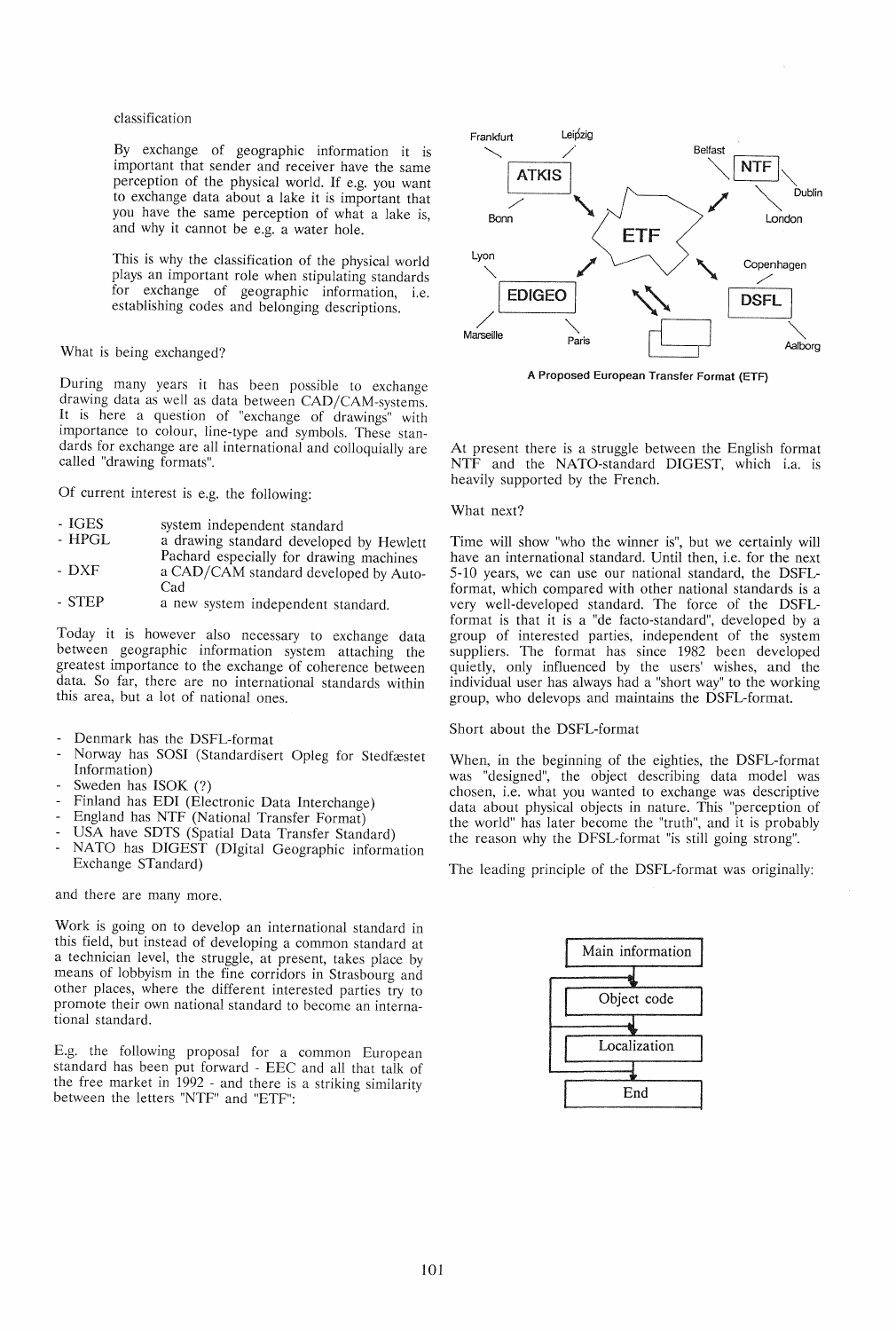The main information contains e.g. the co-ordinate system used, the sequence of co-ordinates, the producer and receiver of data and the time for generation of data. Furthermore, it is possible to inform of the covering of area by means of map sheet number and by stating minimum and maximum of co-ordinates.

E.g.



In the object code the classification of the physical object you want to describe is stated. The DSFL-format is built up hierarchically with classification in divisions and subE.g.



After the statement of a localization it is possible to continue with a new localization of the same object, e.g. because it proceeds from a straight line into a spline. You can also continue with the localization of a new object with the same object code, or you can start all over and state a new object code.

Data are terminated by the command %S.

Since then the DSFL-format has developed and today has the following structure:



In the localization geographic data are stipulated either as a point, a line or an area. As regards lines and areas you may state straight lines, splines, arcs of circles and clotoides.



In a reference difinition, immediately after the main information, it is possible to state information which later can be referred to. Typical is information of different accuracy groups where in the reference definition a close description of accuracy is given, whereas later on you only refer to the number of the accuracy group, to which the data belong. Another typical piece of information under the reference definition is the description of reference points, lines and - areas. In this way it is e.g. possible uniquely to express that the same point appears as a punctiform object and at the same time is part of a linear object.

E.g.

divisions.